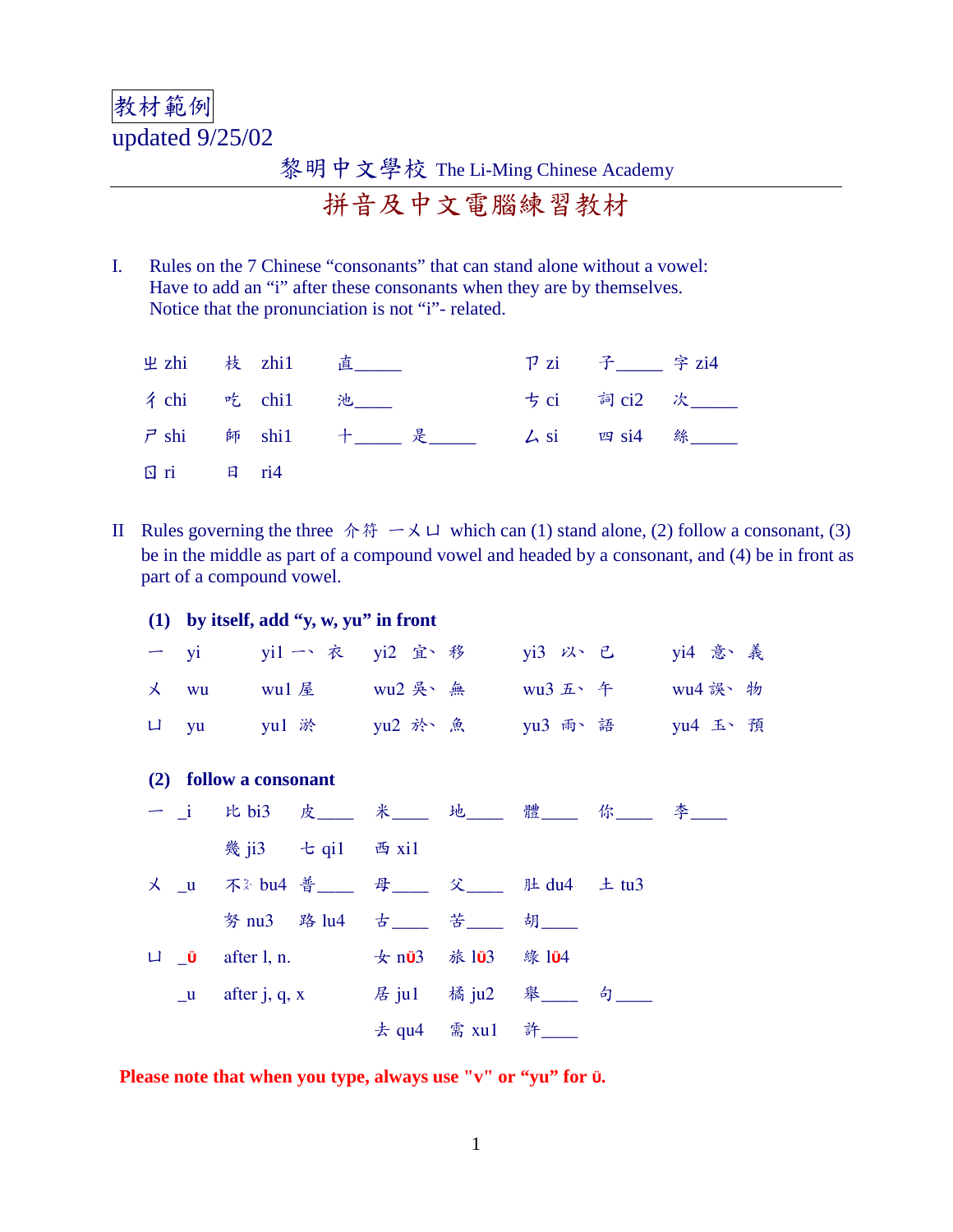|         |                                 | $\mathcal{O}_1$ in the middle to form a compound vower headed by a consonant |                          |                    |                                  |        |  |
|---------|---------------------------------|------------------------------------------------------------------------------|--------------------------|--------------------|----------------------------------|--------|--|
|         |                                 | $-Y$ _ia   家___ 恰 qia4 下 xia4                                                |                          |                    |                                  |        |  |
|         |                                 | _一せ _ie   別 bie2 減___ 跌____ 貼___ 裂____                                       |                          |                    |                                  |        |  |
|         |                                 | _一幺 _iao 票 piao4 掉____ 料____ 叫 jiao4 敲 qiao1 小___                            |                          |                    |                                  |        |  |
| _一ヌ ___ |                                 |                                                                              |                          |                    |                                  |        |  |
| $-9$    |                                 | _ian 面 mian4   店_____ 天____ 年____ 見____                                      |                          |                    |                                  |        |  |
|         |                                 | _一ㄣ _ien→_in*** 品 pin3 民 min2 林___ 今___ 新___                                 |                          |                    |                                  |        |  |
|         |                                 | _一尢  _iang   娘 niang2 亮____ 江____ 槍____ 想____                                |                          |                    |                                  |        |  |
| $-2$    |                                 | <b>_ieng→_ing***</b> 平 ping2 名 ming2 聽___ 行___                               |                          |                    |                                  |        |  |
|         |                                 | _メY _ua 瓜 gua1 跨___ 花___ 抓 zhua1 刷___                                        |                          |                    |                                  |        |  |
|         |                                 | _メて _uo 多___ 脱tuo1 國___ 火___ 桌 zhuo1 説___                                    |                          |                    |                                  |        |  |
|         |                                 |                                                                              | 若 ruo4 做____ 錯 cuo4 所___ |                    |                                  |        |  |
|         |                                 |                                                                              |                          |                    |                                  |        |  |
|         |                                 | _ㄨㄟ  _ <b>uei→_ui</b> 對 dui4   腿 tui3     貴____     會____                    |                          |                    |                                  |        |  |
| メター     |                                 | _uan   短 duan3 團____ 暖____ 亂____ 館____                                       |                          |                    |                                  |        |  |
|         |                                 |                                                                              |                          |                    | 寬___ 歡___ 專___ 穿___ 軟___         |        |  |
|         |                                 | 鑽 zuan4 酸                                                                    |                          |                    |                                  |        |  |
|         | $X \rightarrow$ <b>_uen→-un</b> |                                                                              |                          |                    | 頓 dun4 吞___ 論___ 滾 gun3 困___     |        |  |
|         |                                 | (Counterintuitive!!)      昏 hun1 春____ 順___                                  |                          |                    |                                  | 潤 run4 |  |
|         |                                 |                                                                              |                          | 尊 zun1 寸 cun4 孫___ |                                  |        |  |
|         |                                 |                                                                              |                          |                    |                                  |        |  |
|         |                                 |                                                                              |                          |                    |                                  |        |  |
|         |                                 | _メム _ueng→ong 東 dong1 同___ 農 nong2 龍___ 工___                                 |                          |                    |                                  |        |  |
|         |                                 |                                                                              |                          |                    | 空___ 紅___ 中 zhong 沖___ 虫___ 容___ |        |  |
|         |                                 |                                                                              | 總 zong3 從 cong2 送___     |                    |                                  |        |  |
|         |                                 | - $\sqcup$ せ _ue 覺 jue2 卻 que4 學 ____                                        |                          |                    |                                  |        |  |
|         |                                 |                                                                              |                          |                    |                                  |        |  |
|         |                                 | -山ら _uen→_un 軍jun1 君___ 裙 qun2 尋 xun2                                        |                          |                    |                                  |        |  |
|         |                                 |                                                                              |                          |                    |                                  |        |  |

## (3) in the middle to form a compound vowel headed by a consonant